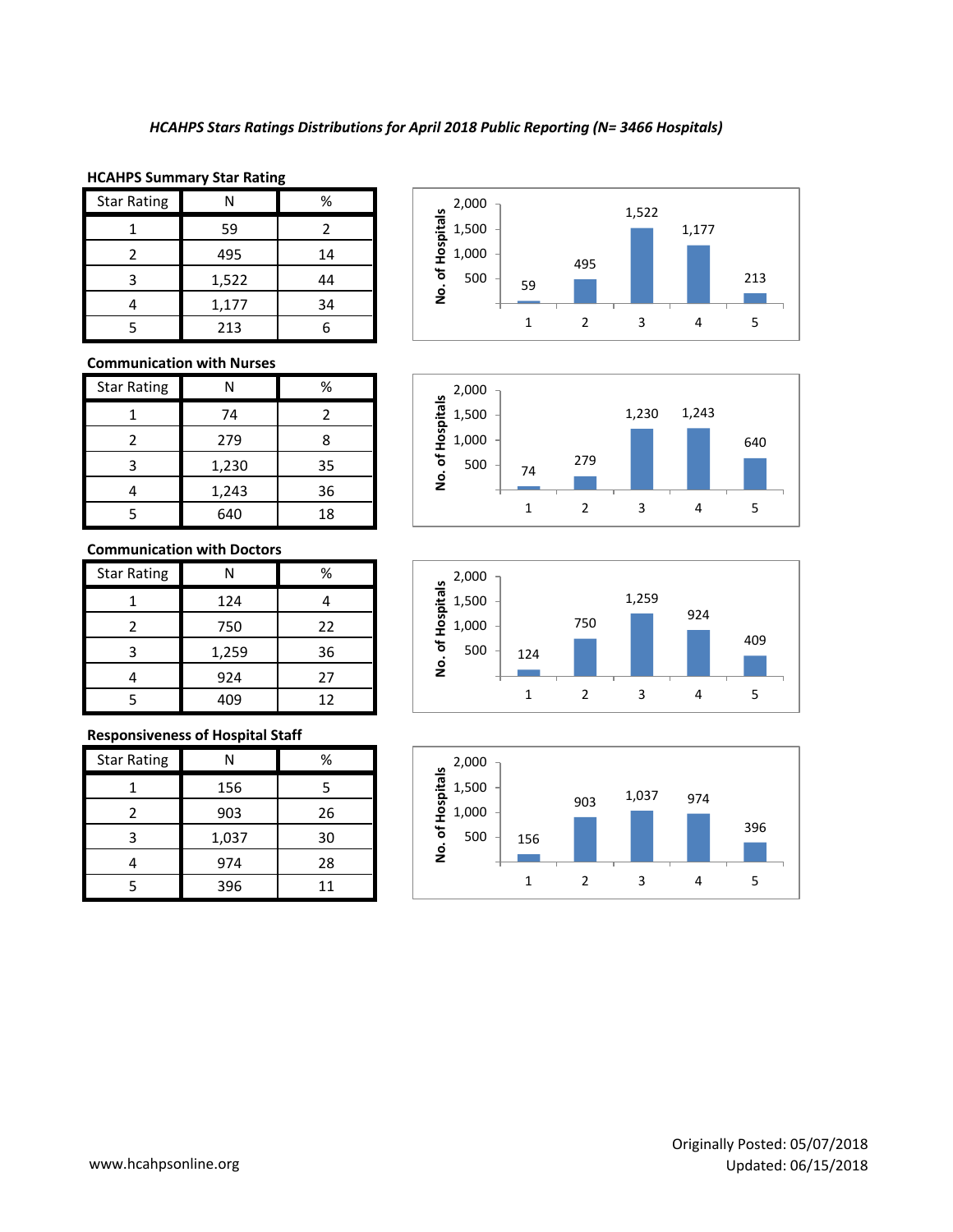#### **Communication about Medicines**

| <b>Star Rating</b> | Ν     | %  |
|--------------------|-------|----|
|                    | 134   |    |
| 2                  | 1,080 | 31 |
| 3                  | 1,388 | 40 |
|                    | 637   | 18 |
|                    | 227   |    |

### **Cleanliness of Hospital Environment**

| <b>Star Rating</b> | Ν     | ℅  |
|--------------------|-------|----|
|                    | 203   | 6  |
|                    | 1,096 | 32 |
| 3                  | 1,355 | 39 |
|                    | 700   | 20 |
|                    | 112   |    |

# **Quietness of Hospital Environment**

| <b>Star Rating</b> |       | %  |
|--------------------|-------|----|
|                    | 281   | 8  |
| 2                  | 750   | 22 |
| 3                  | 1,053 | 30 |
|                    | 1,177 | 34 |
|                    | 205   |    |

# **Discharge Information**

| <b>Star Rating</b> | N     | %  |
|--------------------|-------|----|
|                    | 62    | 2  |
|                    | 343   | 10 |
|                    | 1,206 | 35 |
|                    | 1,546 | 45 |
|                    | 309   |    |

## **Care Transition**

| <b>Star Rating</b> |       | ℅  |
|--------------------|-------|----|
|                    | 77    |    |
| 2                  | 605   | 17 |
| 3                  | 1,495 | 43 |
|                    | 1,044 | 30 |
| ς                  | 245   |    |